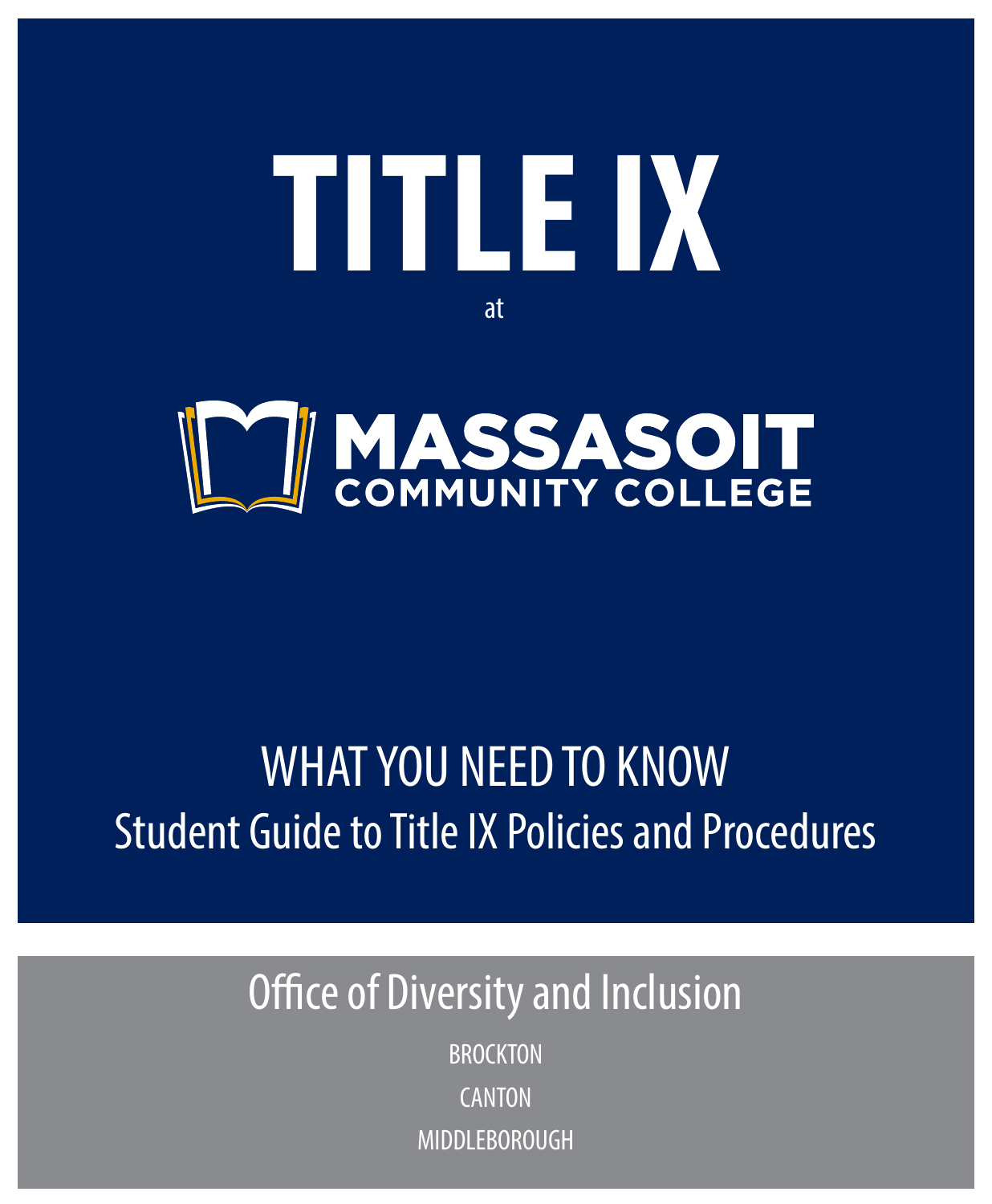# **MASSASOIT COMMUNITY COLLEGE CARES**

Our goal is to promote an educational environment and workplace that is free of all forms of sexual harassment, gender-based harassment, sexual violence, and retaliation. The College will not tolerate any such behaviors, all of which are prohibited by both law and College policy. We will keep our campuses and surrounding communities safe by responding effectively and immediately if an incident occurs.

## **WHAT IS TITLE IX?**

Title IX of the Education Amendments of 1972 is a federal civil rights law that prohibits discrimination on the basis of sex, including sexual violence, in education programs and activities that receive federal financial assistance. Sexual harassment and acts of sexual violence such as rape, sexual assault, sexual exploitation, dating violence, domestic violence, and stalking are forms of sex discrimination prohibited by Title IX.

## **WHAT IS SEXUAL HARASSMENT?**

Sexual harassment is any unwelcome sexual advance, request for sexual favors, and other verbal or physical conduct of a sexual nature. Sexual harassment can cause an individual to feel uncomfortable and can hinder his or her ability to function at either school or work.

The legal definition of sexual harassment is broad: unwelcome sexually-oriented conduct, whether it is intended or not, that has the effect of creating a work or educational environment that is hostile, offensive, intimidating, or humiliating to another may constitute sexual harassment.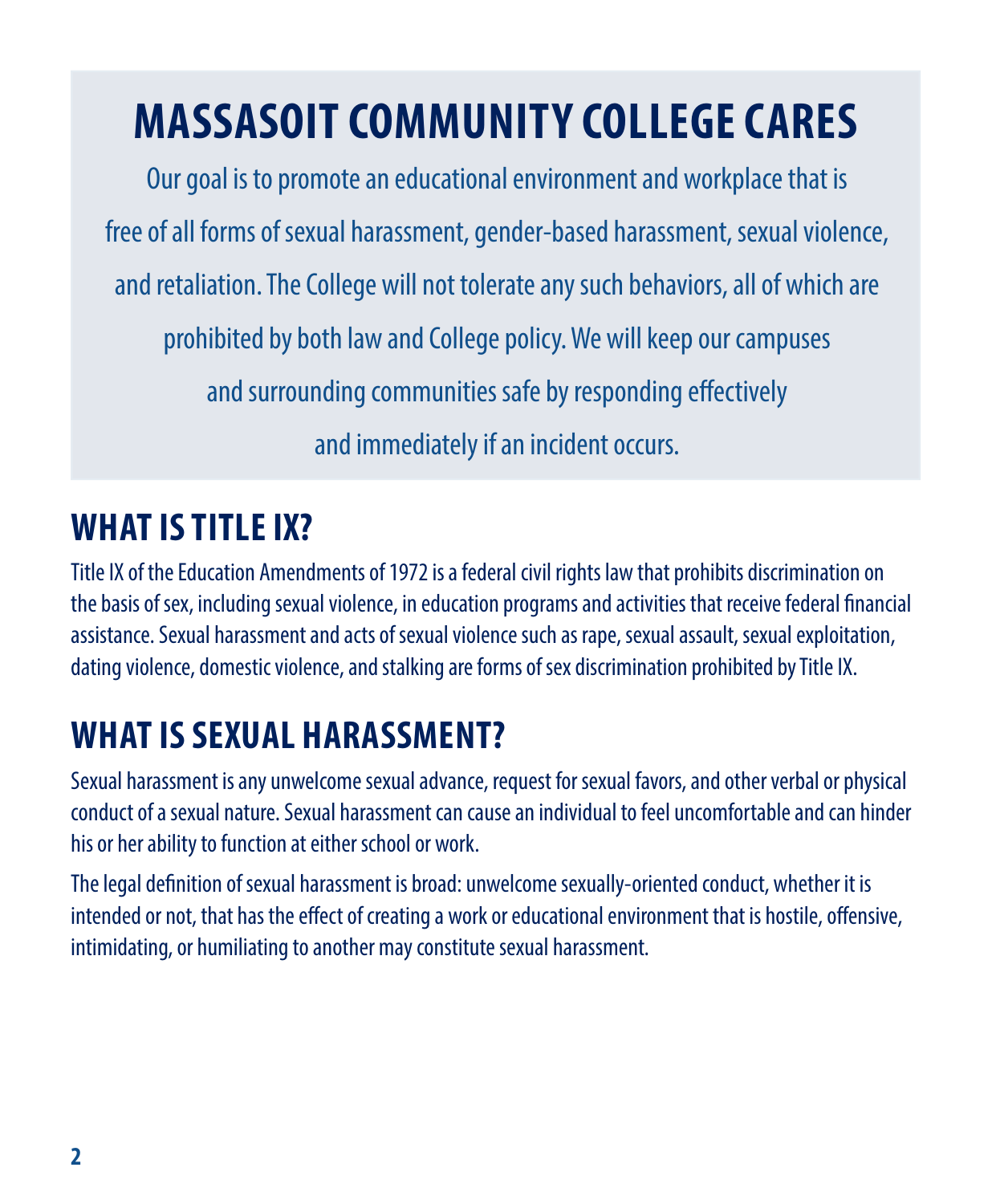While it is not possible to list all the circumstances that may constitute sexual harassment, the following are some examples of conduct which, if unwelcome, may constitute sexual harassment, depending upon the totality of the circumstances, including the severity of the conduct and/or its pervasiveness:

- Unwelcome sexual advances, whether or not they involve physical touching.
- Repeated, unsolicited propositions for dates and/or sexual intercourse.
- Sexual epithets, jokes, or written or verbal references to sexual conduct.
- Gossip regarding one's sex life.
- Commenting on an individual's body, sexual activity, deficiencies, or ability.
- Displaying sexually suggestive objects, pictures, or cartoons.
- Unwelcome leering, whistling, brushing against the body, sexual gestures, and suggestive or insulting comments.
- Verbal harassment or abuse on the basis of sex.
- Inquiries into another person's sexual activities, practices, or experiences.
- Discussion of one's own sexual activities, practices, or experiences.

## **Examples of Sexual Harassment**

Somebody touching, patting, hugging, or brushing up against you when you don't want them to do it.

A faculty member makes sexual jokes, stares at you, touches you, insinuates that you will get a better grade or other reward if you develop a special relationship, or otherwise makes you uncomfortable.

Anyone making unwanted and repeated sexually-oriented statements about your clothes, body, or personal life.

A staff member puts pressure on you for sex, including repeated requests, staring, or other persistent behavior.

Your supervisor makes a deal with you about sex in exchange for your job, as part of your job, to get a raise or promotion, or for a good letter of recommendation.

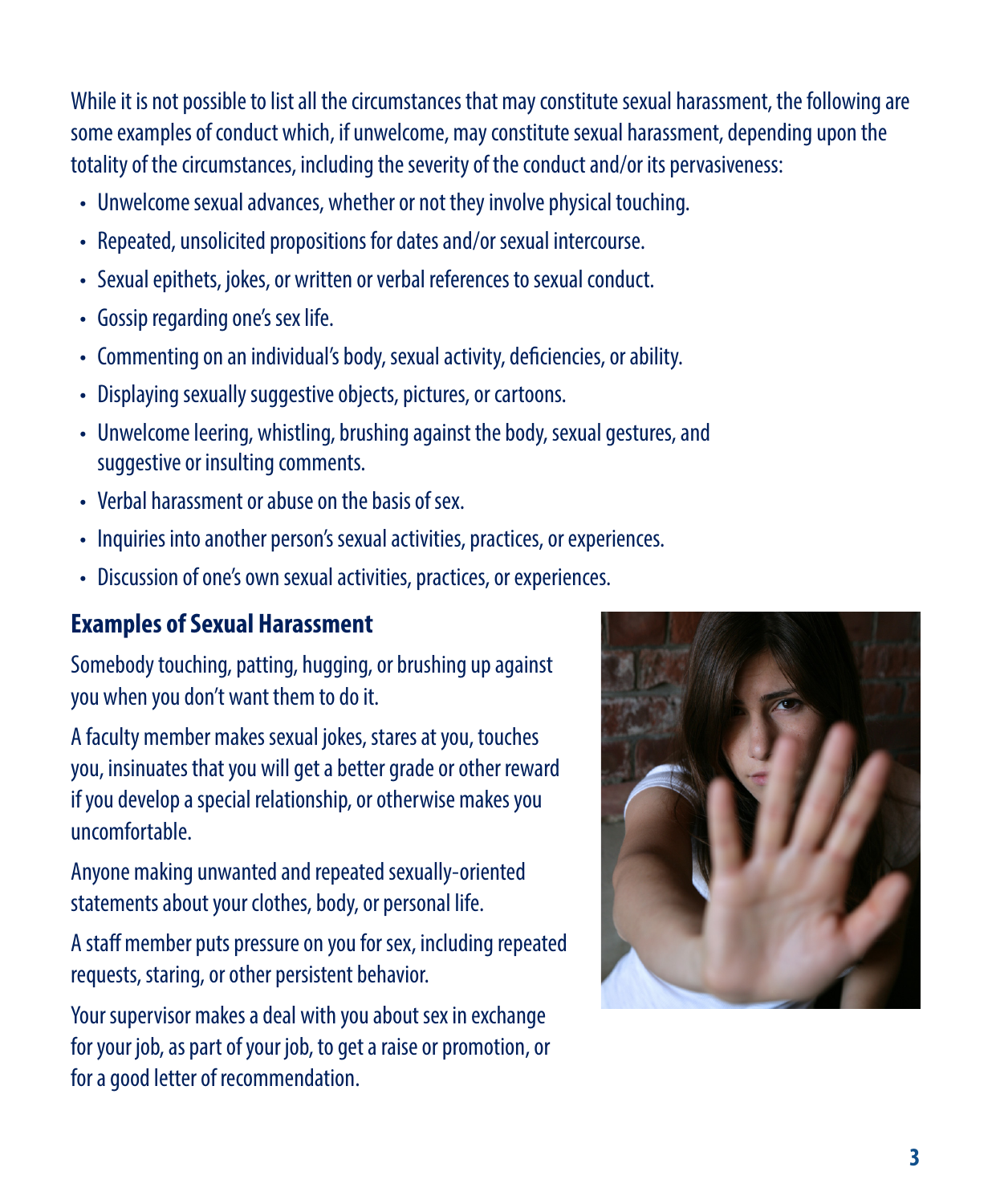## **WHAT IS SEXUAL VIOLENCE?**

Sexual violence refers to physical sexual acts perpetrated against a person's will or where a person is incapable of giving consent (e.g., due to the person's age or use of drugs or alcohol, or because an intellectual or other disability prevents the person from having the capacity to give consent). Sexual violence can be perpetrated by employees, students, or third parties. All such acts of sexual violence are forms of sex discrimination and are prohibited by Title IX. Sexual violence includes, but is not limited to, rape, sexual assault, sexual exploitation, dating violence, domestic violence, and stalking. Such conduct has no place at our College and is something we take very seriously as we work to keep our campuses and surrounding communities safe.

Anyone can experience sexual violence, regardless of gender. The person responsible for the violence may be a stranger or someone known to the victim, like a friend, neighbor, co-worker, family member, or significant other. **There is no reason to be embarrassed, ashamed, or to think that no one will believe you.**

## **WHAT IS CONSENT?**

Consent is clearly communicating "yes" about sexual activity on your own terms. It can be limited to certain acts and may be revoked at any time. Consent must be informed, voluntary, and mutual, and can be withdrawn at any time. There is no consent when there is force, expressed or implied, or when coercion, intimidation, threat, or duress is used. Whether a person has taken advantage of a position of influence over another person may be a factor in determining consent. Silence or absence of resistance does not imply consent. Past consent to sexual activity with another person does not imply ongoing future consent with that person or consent to that same sexual activity with another person.

If a person is mentally or physically incapacitated or impaired so that such person cannot understand the fact, nature, or extent of the sexual situation, there is no consent; this impairment or incapacitation can be due to alcohol or drug consumption or to being asleep or unconscious.

## **WHO IS AT RISK?**

Everyone is at risk – sexual violence has no boundaries. Anyone can be a victim of sexual violence regardless of race, religion, gender, age, sexual orientation, socioeconomic status, or education.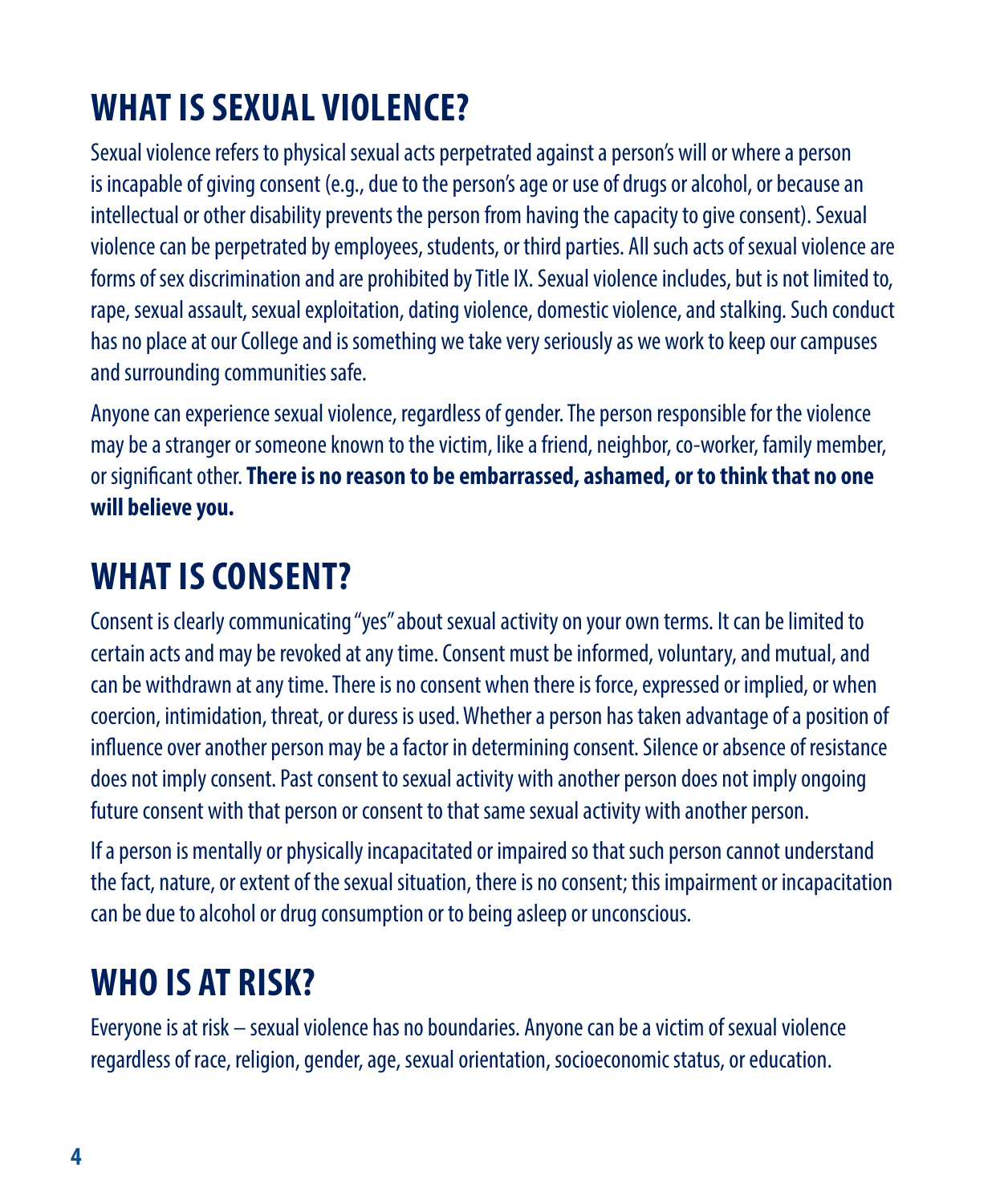## **WHAT IS A TITLE IX COORDINATOR?**

The Title IX Coordinator is responsible for guiding students, employees, and visitors through filing a complaint alleging sexual or gender-based harassment and/or sexual violence, and for responding effectively to those complaints. In addition, the Title IX Coordinator oversees investigations of sexual or gender-based harassment and sexual misconduct.

## **TITLE IX POLICIES AND PROCEDURES**

- Title IX complaints will be investigated in compliance with the Complaint Procedure contained in the College's Policy on Affirmative Action, Equal Opportunity, and Diversity. The policy is available online at www.massasoit.edu/EEO and hard copies are available in the Office of Human Resources, Office of Diversity and Inclusion, and Library Services.
- The College's investigation will be conducted in a prompt, fair, and impartial manner.
- The investigation will typically be completed within 60 days.
- During the investigative process, both parties can identify witnesses and other evidence and can have a personal advisor.
- Both parties will be notified of the outcome of the investigative process.
- Steps will be taken to prevent recurrence of any harassment behavior and to correct its discriminatory effects on the complainant, and others if necessary.

### **Reporting Sexual Violence**

In a case of alleged sexual harassment or sexual violence, the College's Title IX Coordinator will promptly and equitably investigate the complaint under the College's Policy on Affirmative Action, Equal Opportunity, and Diversity. The College will take appropriate steps to resolve the situation. **Mediation and/or informal procedures will not be an option as a resolution.**

A College Title IX investigation is different from a law enforcement investigation. Alleged Title IX violations are to be reported to the College's Title IX Coordinator. You have the option to file a police report – it's your decision. Our Title IX Coordinator can assist you in deciding the best course of action and can help you understand your administrative and legal options.

**To submit a complaint about sexual misconduct that you have experienced or witnessed, please visit https://www.massasoit.edu/report and click the Sexual Misconduct (Title IX) or Discrimination Reporting Form.**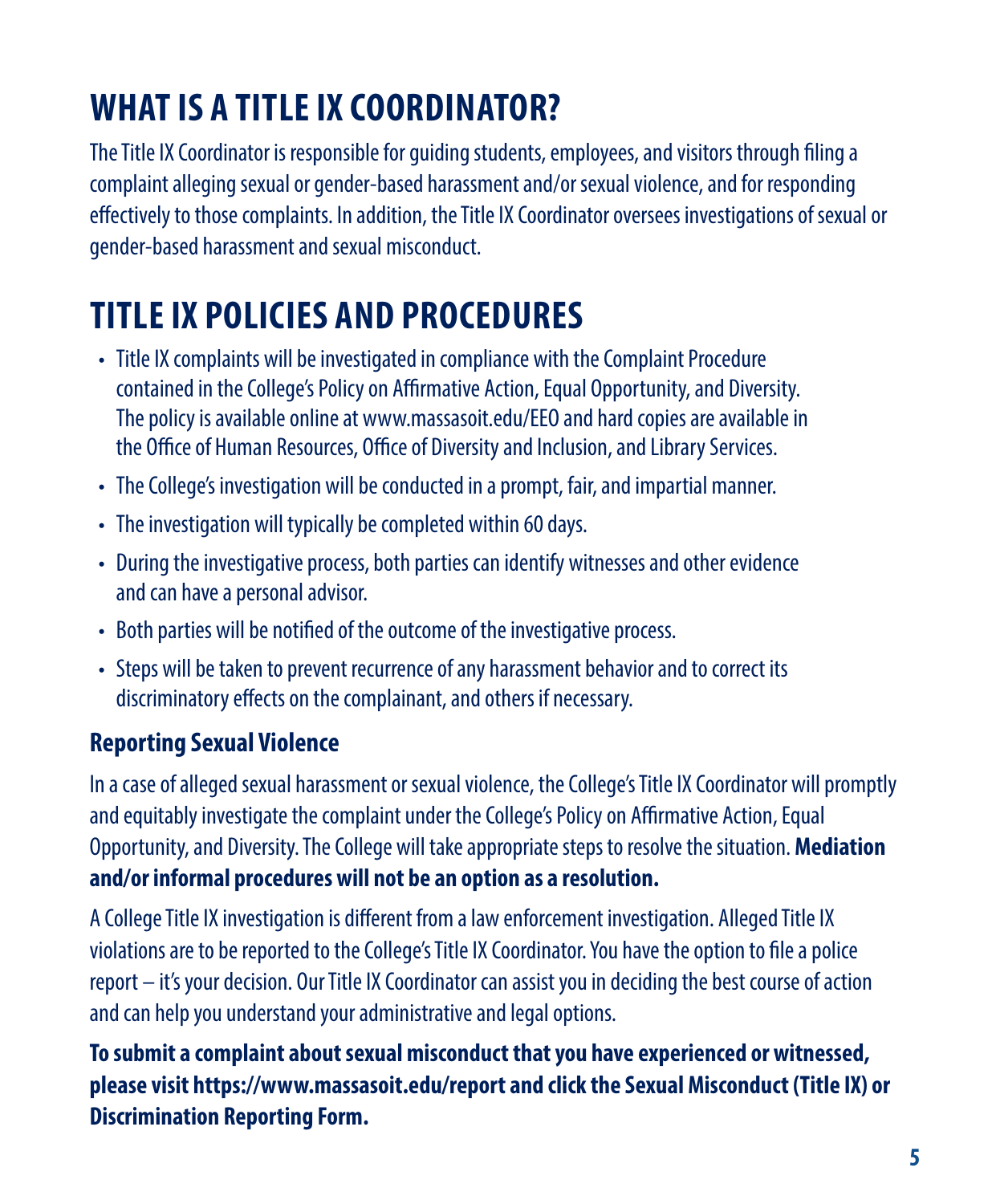### **What Can You Do?**

For a person subjected to an act of sexual violence, there can be time-sensitive decisions to make about sexually transmitted infections, pregnancy, and collection of physical evidence in the event of eventual possible prosecution. Individuals who have been victims of sexual violence are advised as follows:

**Protect Yourself and Get Medical Attention** – A victim is advised to go to a safe place as soon as possible and to seek medical attention immediately. Injuries and exposure to disease may not be immediately apparent. A medical examination can provide necessary treatment and allow for the collection of important evidence. It is recommended that a physical exam be conducted within 72 hours of the violence. Submitting to a physical exam does not mean that a victim is required to press charges; this action merely preserves the option to do so. Designated College personnel (i.e. Title IX Coordinators, Campus Police) can assist in providing transportation to the hospital.

**Preserve Evidence** – It is important to preserve all physical evidence following an act of sexual violence. Physical evidence may be necessary in the event that criminal prosecution is pursued. If possible, a victim should be advised not to wash, eat, drink, douche, clean, use the bathroom, or change clothes. If clothes are changed, all clothes that were worn at the time of the incident should not be cleaned and should be placed into a clean, unused paper bag to be delivered to the Title IX Coordinator or Campus Police.

**Health and Support Services** – Various health and support services are available for students and employees who have experienced sexual violence. For information about such services, including a referral for counseling, please contact the Title IX Coordinator or the Deputy Title IX Coordinator.

### **Am I Protected?**

A person who files a complaint of sexual harassment or sexual violence under the College's Policy on Affirmative Action, Equal Opportunity, and Diversity is referred to as a complainant.

A complainant of an allegation of sexual harassment or sexual violence is entitled to certain protections that include, but are not limited to, the following:

• Be provided with a copy of the College's Sexual Violence – **Victim's Rights and Information Advisory**, which includes information concerning counseling, health and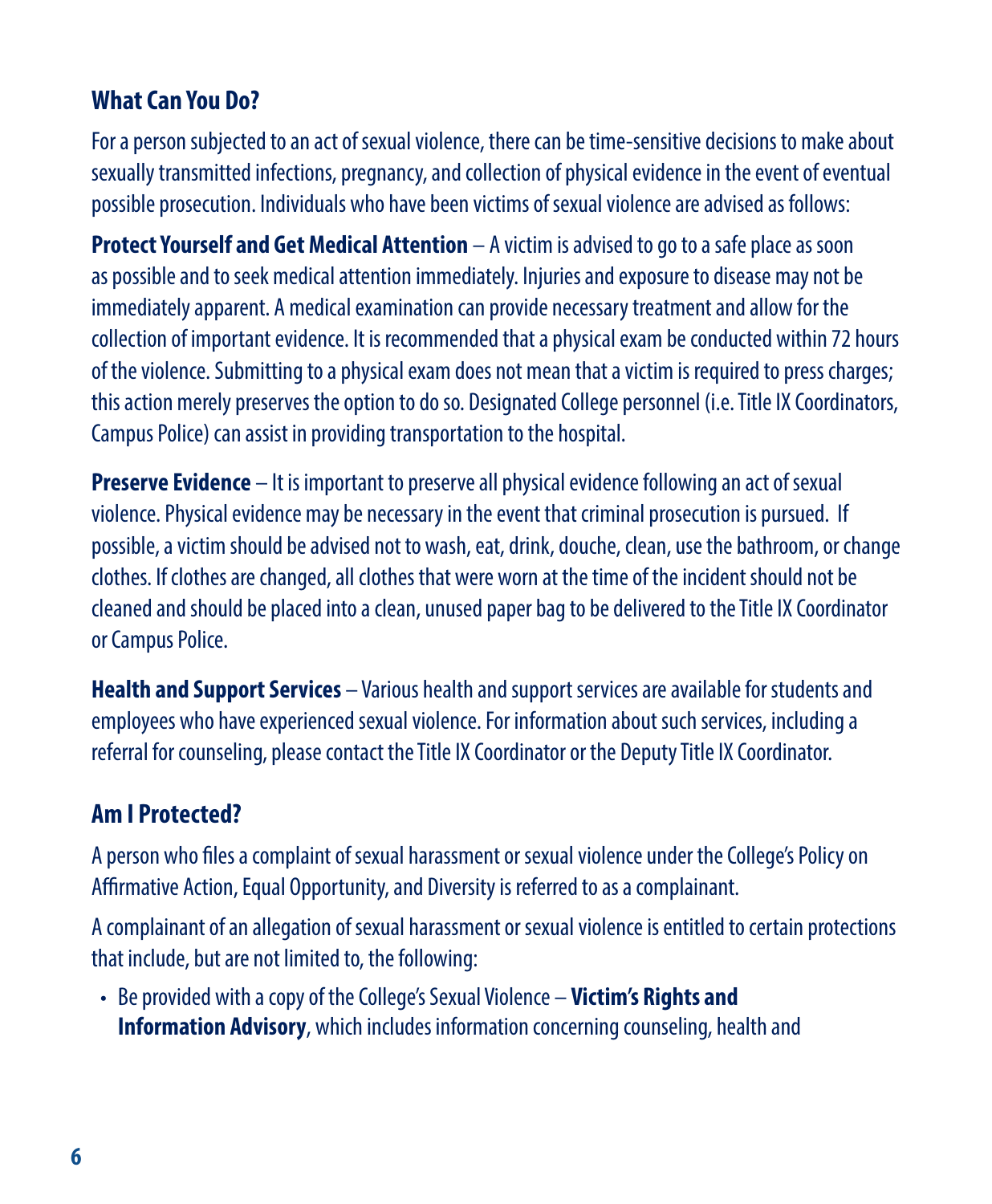mental health services, victim advocacy and support, law enforcement assistance, and other services available;

- Have the right to pursue, or not to pursue, assistance from College administration officials or Massasoit Campus Police;
- Not be discouraged by College officials from reporting an incident to both on-campus and off-campus authorities;
- Be provided assistance in contacting local law enforcement if requested and have the full and prompt assistance and cooperation of College personnel should a civil and/or criminal complaint be pursued;
- Be free from any suggestion that he or she somehow contributed to or had a shared responsibility in the violent act;
- Receive the same level of support at any proceeding before College officials as is permitted to the accused party, including the presence of a personal advisor during any disciplinary proceeding and the right to be notified in a timely manner of the outcome of such proceedings and any appeal right available;
- Receive full and prompt cooperation from College personnel in obtaining and securing evidence (including medical evidence) necessary for any potential criminal proceedings;
- Have access to existing College support services, and the ability to obtain referrals to offcampus counseling and support services if desired;
- Be permitted to attend classes, work, and participate in College activities free from unwanted contact or proximity to the respondent insofar as the College is permitted and able;
- Be permitted to request changes to an academic schedule if such changes are reasonably available; and
- Be informed of any no-contact or no-trespass orders issued to the respondent by the College and the College's commitment to honor any court-issued restraining or protective orders, to the extent permitted by law.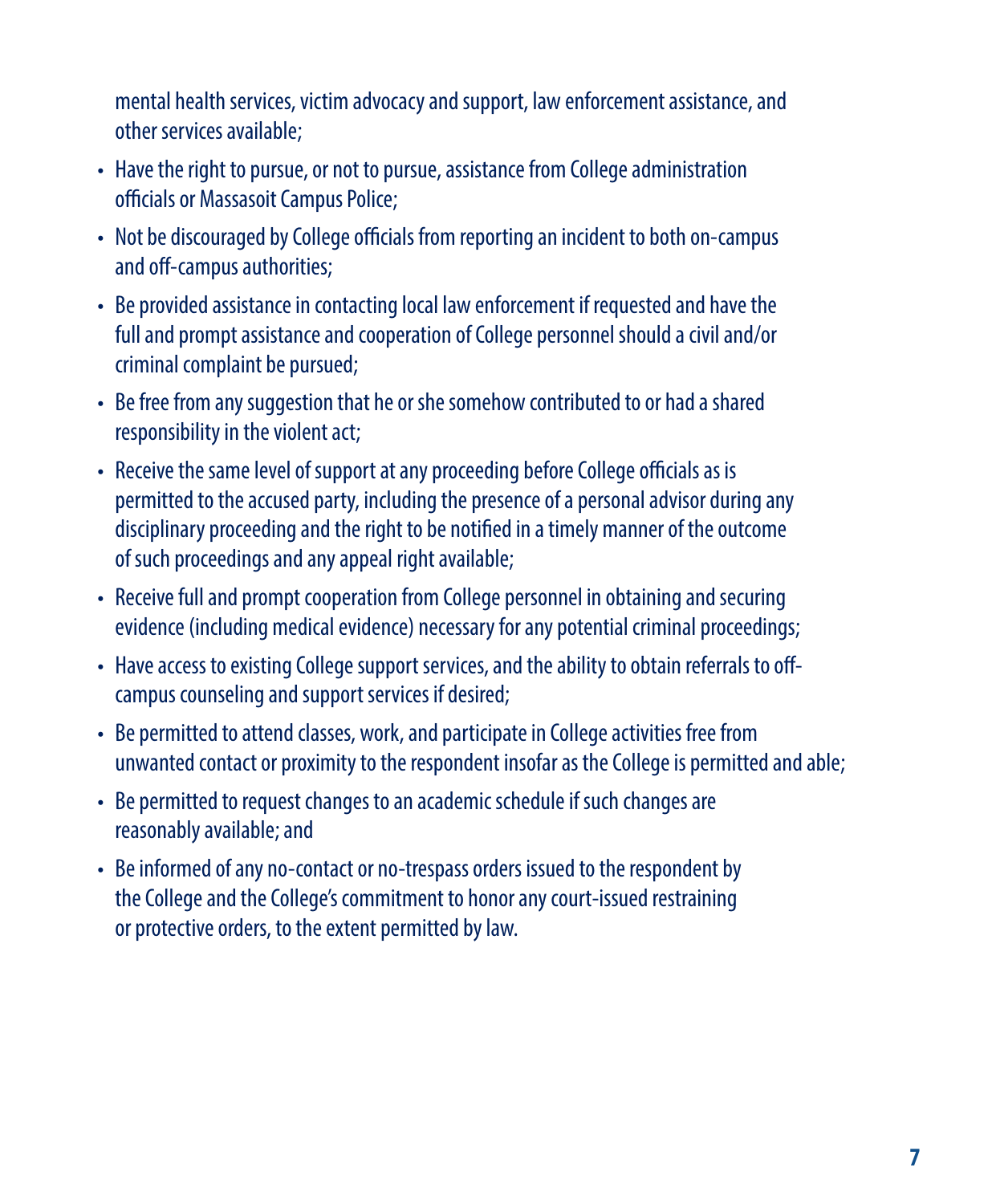## **Confidentiality**

We will take all reasonable steps to investigate and to respond in a manner consistent with a student's confidentiality request, and we will let you know if we cannot ensure confidentiality due to overall community safety concerns.

- If a student requests confidentiality in a case of sexual violence and decides not to pursue a complaint under the College's Policy on Affirmative Action, Equal Opportunity, and Diversity or to press charges, the College still reserves the right to investigate the complaint and take appropriate measure to the fullest extent possible.
- The identity of an alleged victim in a case of sexual violence will not be disclosed in a Timely Warning notice issued to the College community or in the College's reporting of a case of sexual violence under the Federal Clery Act (campus crime reporting law).
- If a threat to safety exists, the College may not be permitted to preserve the confidentiality of a complainant.

### **Be Proactive**

We all have an important role in preventing sexual violence when we are confronted with problematic situations. Bystander intervention is the act of feeling empowered and equipped with the knowledge and skills to effectively assist in the prevention of sexual violence. Being an active bystander can include:

- Speaking out against statements, attitudes, or behavior that may perpetuate a culture endorsing violence.
- Naming, identifying, and stopping situations that could lead to a sexual assault.
- Talking openly with friends about the issues and how to confront them.
- Encouraging your friends to trust their instincts in order to stay safe.
- Not laughing at sexist jokes or comments.
- Educating yourself and your friends.
- Using College resources.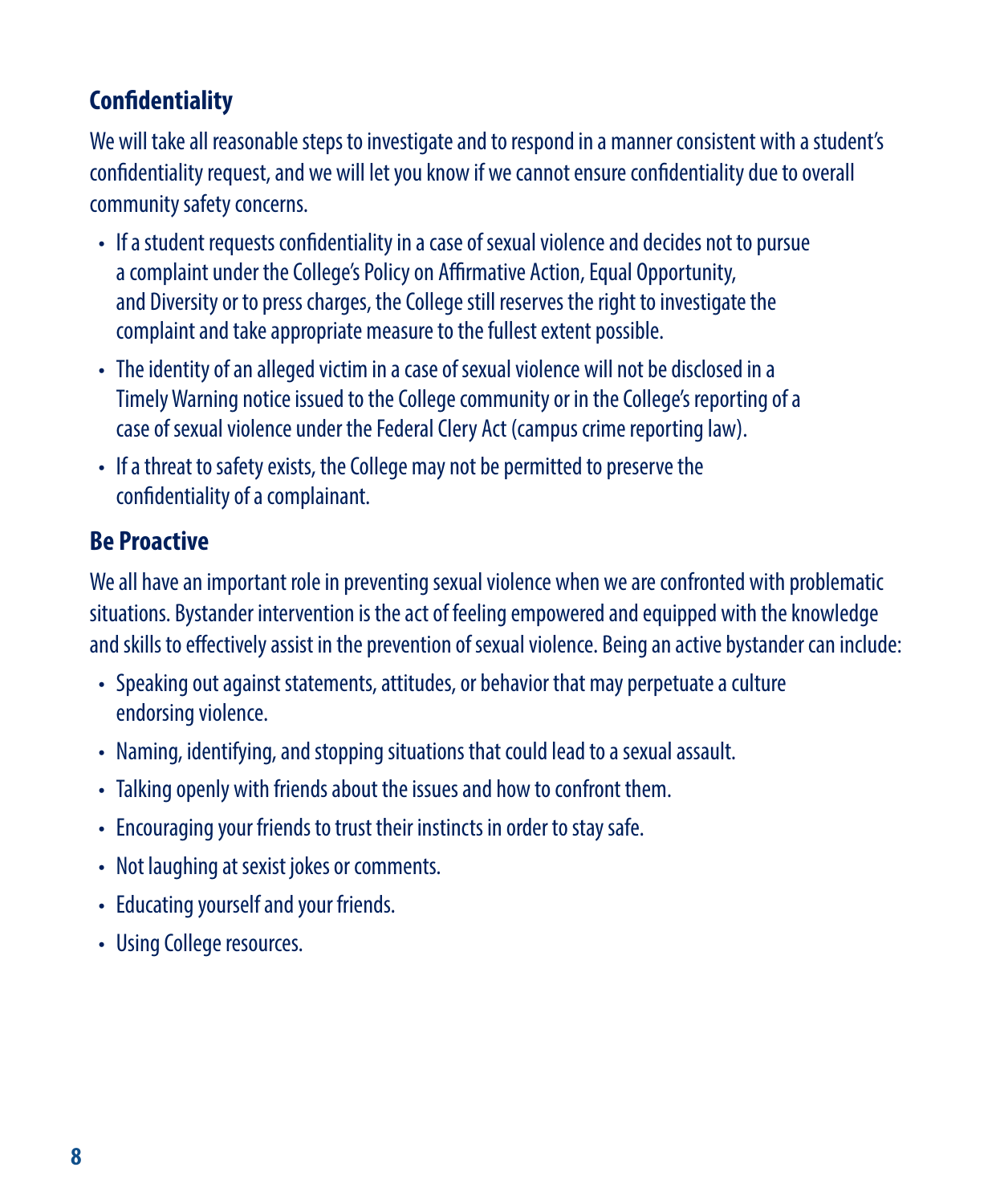## **If you SEE something, SAY something!**

As a bystander who positively intervenes in instances of sexual harassment or sexual violence, you can:

Step in during a high-risk incident, whether by disruption, distraction, speaking up, or even calling for help so others can step in. Get Campus Police or other authorities involved!

> Ask the person who is in a potentially dangerous situation if s/he is okay and/or wants to leave.

Intervene if you hear or see someone targeting another person.



The Policy on Affirmative Action, Equal Opportunity & Diversity are available at **http://www.massasoit.edu/EEO**

For additional information on Title IX, please visit www.massasoit.edu/title-IX

## **Sexual Misconduct Smartphone Resource Guide**

**"Massasoit Title IX"** is a **free** smartphone resource guide, and since it's an app, it is convenient and private. You'll never be asked for any identifying information, so using the app is completely anonymous.

#### Use **Massasoit Title IX** to find:

- What to do if you or a friend has been sexually assaulted or harassed.
- On- and off-campus resources for victims of sexual violence and harassment.
- Where to report incidents of sexual harassment & assault, domestic violence, stalking and misconduct (anonymous reporting available through the app).
- Massasoit's Title IX Policy & complaint process.
- Links to relevant information.

#### **Additional Title IX information can be found online at www.massasoit.edu/title-ix**

**Available for FREE in theSubsequent Condition** Seri Ton

### **Download the App Today!**

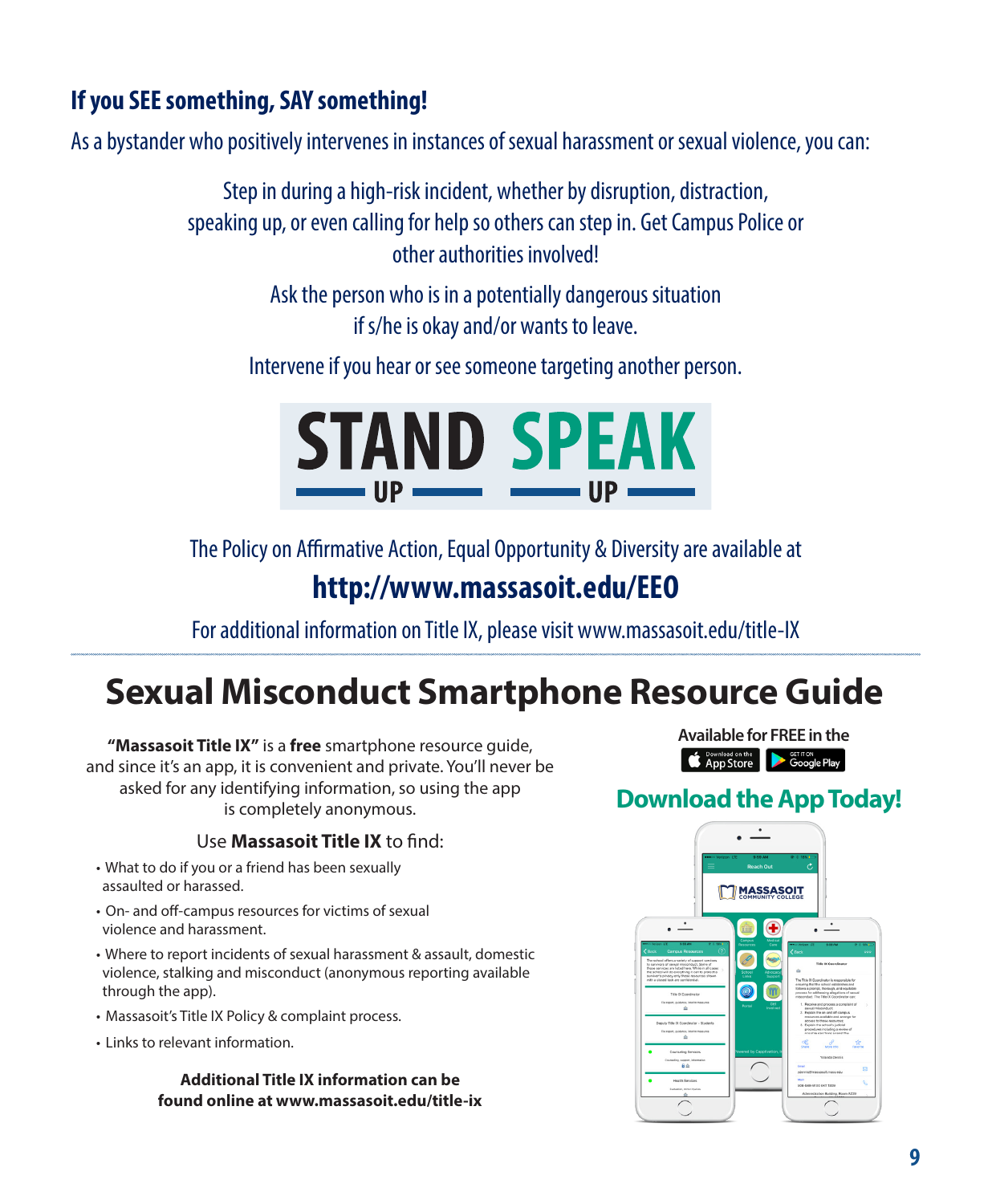### **On-Campus Resources:**

If you experience sexual harassment, gender discrimination, or sexual violence, we encourage you to reach out right away – we are here to help.

#### **Massasoit Office of Diversity and Inclusion** 508-588-9100 ext. 1309

#### **Massasoit Police Department**

508-427-1296 or 911 from any campus phone

**Massasoit Dean of Students Office** 508-588-9100 ext. 1402

### **Off-Campus Referral Agencies:**

The following is a list of rape crisis centers in Massachusetts. As the contact information may be subject to change, current contact information on rape crisis centers and other resources in Massachusetts can be found at the Commonwealth's Executive Office of Health and Human Services website at

#### **www.mass.gov/dph/sexualassaultservices.**

These rape crisis centers offer FREE services to survivors of sexual violence, including:

- 24/7 hotline counseling, information, and referral;
- Accompanying survivors to hospitals and/or police stations 24/7;
- Accompanying survivor to court;
- One-on-one counseling and support group counseling; and
- Primary prevention education, professional training, and outreach.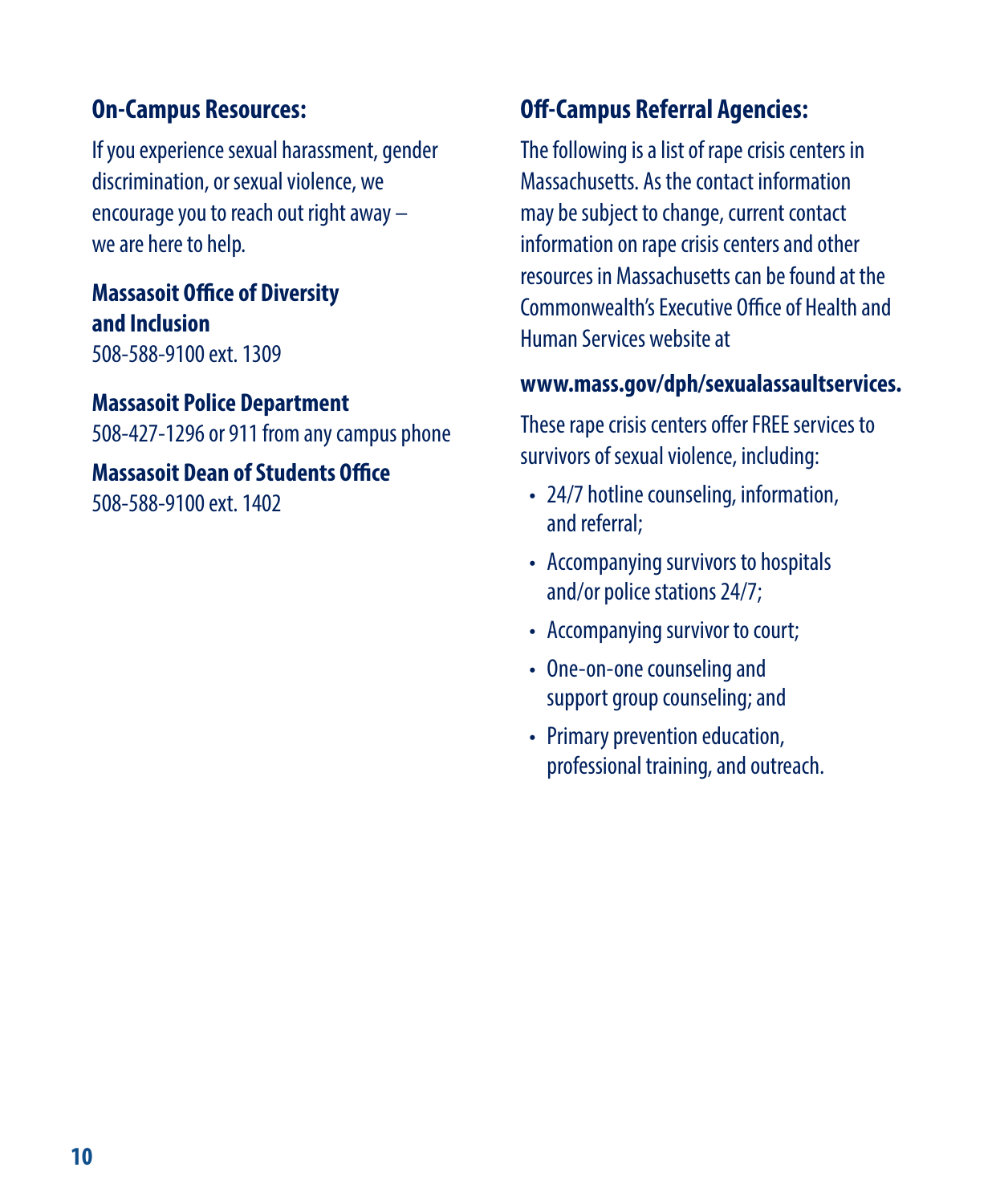#### **Brockton area**

A New Day (part of Health Imperatives), Brockton, 508-588-8255 Hotline, 508-894-2869 TTY Family & Community Resources, Brockton, 508-583-6498 Hotline, 508-583-6498 TTY BAMSI (Counseling and other services), Brockton/Whitman/Hanover, 781-447-6425

#### **Southeastern Massachusetts**

New Bedford Women's Center, New Bedford, 508-996-6636 Hotline, 508-996-1177 TTY New Hope, Attleboro, 800-323-4673 Hotline, 508-323-4673 TTY Independence House, Hyannis, 800-439-6507 Hotline, 508-771-6782 TTY A Safe Place, Nantucket, 508-228-2111 Hotline, 508-228-7095 TTY Martha's Vineyard Community Services, Vineyard Haven, 508-696-7233 Hotline, 774-549-9659

#### **Greater Boston Area**

Boston Area Rape Crisis Center, Cambridge, 800-841-8371 Hotline, 617-492-6434 TTY

#### **Northeastern Massachusetts**

YWCA North Shore Rape Crisis Center, Lynn, 800-922-8772 Hotline Center for Hope and Healing, 800-542-5212 Hotline, 978-452-8723 TTY YWCA Northeastern Massachusetts, 877-509-9922 Hotline, 978-686-8840 TTY

#### **Central Massachusetts**

Pathways for Change, Worcester, 800-870-5905 Hotline, 888-887-7130 TTY Wayside Trauma Intervention Services/Valley Rape Crisis Program, Milford, 800-511-5070 Hotline, 508-478-4205 TTY Voices Against Violence, Framingham, 800-593-1125 Hotline, 508-626-8686 TTY

#### **Western Massachusetts**

Elizabeth Freeman Center, Pittsfield, 866-401-2425 Hotline, 413-499-2425 TTY Center for Women and Community, Amherst, 413-545-0800 Hotline, 413-577-0940 TTY NELCWIT, Greenfield, 413-772-0806 Hotline, 413-772-0815 TTY YWCA of Western Mass, Springfield, 800-796-8711, 413-733-7100 TTY